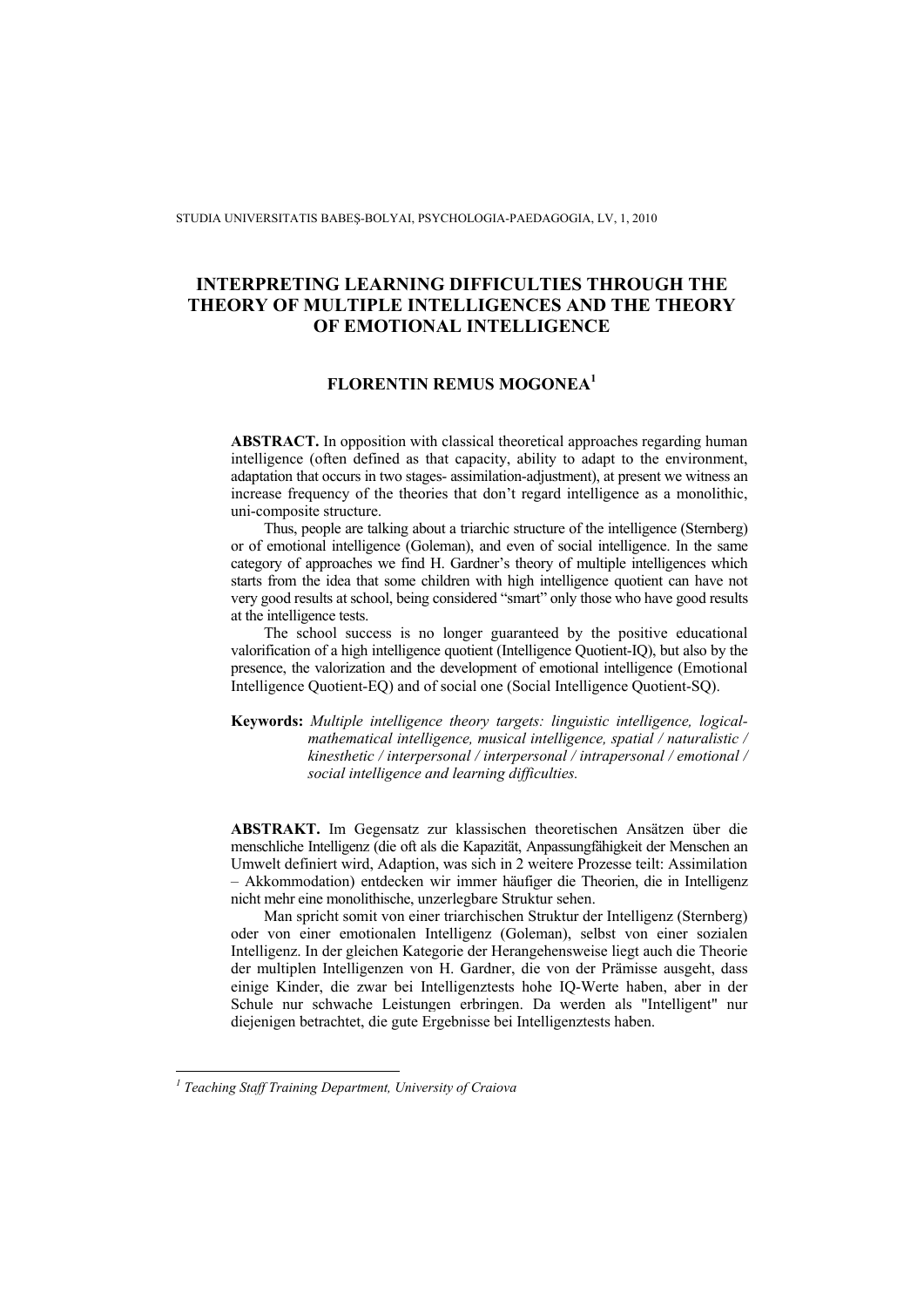Schulerfolg wird keinesfalls durch eine positive pädagogische Nutzbarmachung einen hohen IQ-Wert (Intelligenzquotient - IQ) garantiert, man wird auch die Anwesenheit, die Valorisierung und die Entwicklung der emotionalen Intelligenz (Emotional Intelligence Quotient - EQ) und der sozialen (Social Intelligence Quotient - SQ) oder eine ausgewogene Entwicklung benötigt.

**Schlüsselwörter:** *Theorie der multiplen Intelligenzen, Intelligenzen: sprachlichlinguistische, logisch-mathematische, musikalisch-rhythmische, bildlich-räumliche, naturalistische, körperlich-kinästhetische, interpersonale, intrapersonale, emotionale, soziale, Lernschwierigkeiten*

### **Introduction**

According to tradition, we are tempted to consider smart, "intelligent" those who are good at the basic subjects in school, that is mathematics or Romanian language, while the others we consider them to be just "talented". If we call some- "intelligences" and the others- "talents", it means we do not consider them as important and equal. Gardner finds equal the talent and the intelligence, because intelligence is a way of solving problems and developing products considered values at least by one culture. Valorizing intelligence is determined by the field or sphere in which it is used. This field can be a science or a profession practiced in society.

Gardner started his research from a series of personalities (Picasso, Einstein, Spielberg, Mozart, Gandhi, Churchill, Freud, and Darwin) who had big problems at school, having different difficulties in acquiring knowledge, especially regarding some subjects.

Gardner sees intelligence as a way of solving problems and of developing products accepted or considered values by the human cultures. By studying the way in which people solve problems, Gardner has drawn the conclusion that there are 8 types of intelligence that can be defined on the basis of ten criteria among which: the existence of a personal system of symbols (words, numbers); having shown that respective ability from the first signs of the existence of people on earth; the part of the brain where the respective intelligence is located must be known.

The phrase" learning difficulties" refers to a multitude of obstacles and times of oscillation resulting in a wide range of private events which are involved in the personality development of the individual involved in a continuous learning process.

In the pedagogical view this phrase summarizes a defective organization of learning activities that may alter its acquisition (perception and reception), organization, retention, understanding, the information processing being it either verbal or nonverbal, and its reproduction.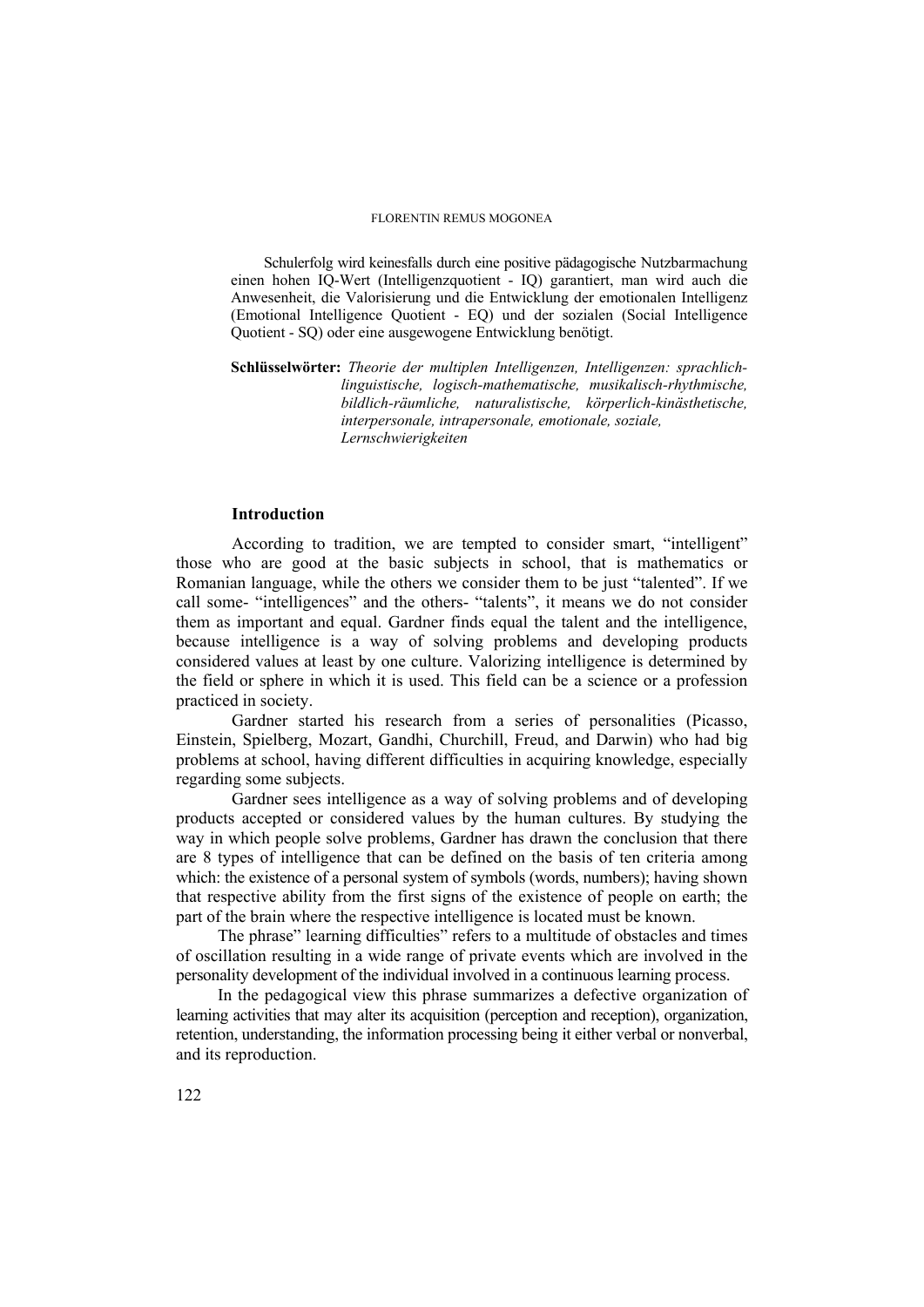In other words, these obstacles and difficulties affect the input and informational output including the cognitive and metacognitive aspects especially when talking about some individuals who prove to have rational integrity. Learning difficulties are different from mental shortage and they depict average children, their state of sanity and normality being linked to limitary or average intelligence.

# **Possible links between interpersonal intelligence (Gardner) and emotional intelligence (Goleman)**

On the basis of detailed studies, Gardner distinguishes 8 types of intelligence: linguistics, logical-mathematical, musical, spatial, naturalist, kinesthetic, interpersonal, and intrapersonal.

*Interpersonal intelligence* aims at developing capacities regarding the mechanisms involved in thinking about other people and understanding them, aims at being empathetic, at recognizing differences between people and at appreciating their way of thinking, by being sensitive to their motives, intentions and states of mind. It implies an efficient interaction with one or more persons in the family or society. The persons with this sort of dominant intelligence are the leaders, the salesmen and the psychologists who understand how people "function". But this type of intelligence interferes very well with *intrapersonal intelligence* too. The latter implies self-thinking and self- understanding, as well as to be aware of the strong and weak points of your own person, to plan efficiently the achievement of personal goals, to monitor and control efficiently thoughts and emotions, the ability to monitor yourself in relation with others. It's about self-knowledge and making decisions on this basis, involving also an ensemble of metacognitive strategies.

 On the basis of Gardner's theory, Th. Armstrong, in 1994, in his work "Multiple intelligences in the classroom" (a revision of his doctoral thesis presented in 1987) draws the conclusion, as a result of some interviews with the parents of the children who had difficulties in learning and of some questionnaires, that the pupils encountering difficulties at school, within the activity of learning, are endowed with abilities that subordinated to the 8 intelligences described by Gardner. Depending on the type of intelligence, these abilities are described in table 1.

R. Leblanc (1997) considers that intelligence is, first of all, that capacity of solving problems and of creating, elaborating creative, original solutions in certain situations. According to his theory, approaching learning difficulties through multiple intelligences means to know these pupils, to describe them and to characterize them also in the light of the skills subordinated to the 8 types of intelligence. Only by knowing these skills subordinated to the types of intelligence, by quantifying what a pupil knows and can do, in relation to each of the eight types of intelligence, can we take adequate measures of stimulation, compensation, recovery, remedy.

Approaching learning difficulties from the perspective of the multiple intelligences theory aims at developing each type of intelligence and of each in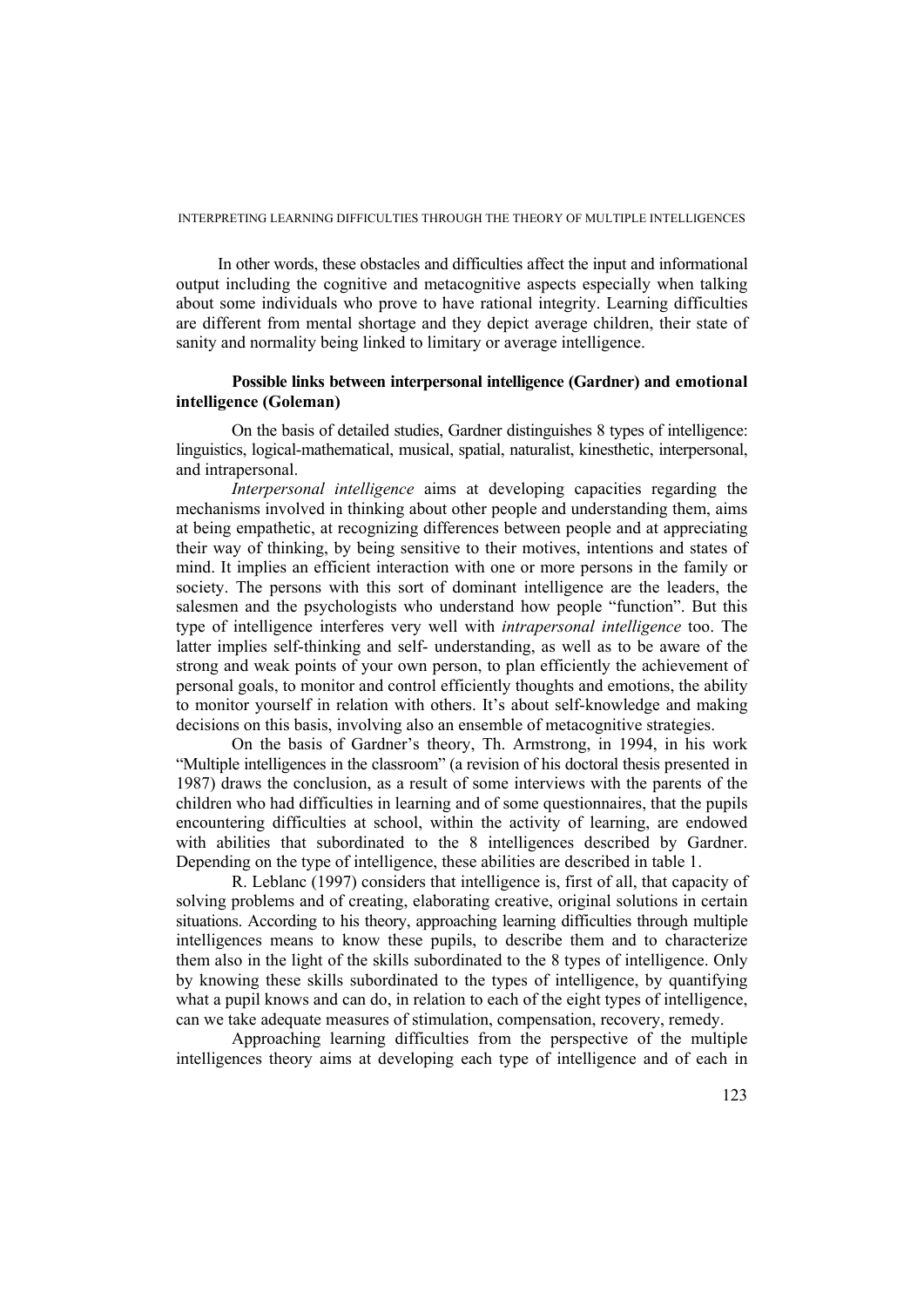relation to the others, in view of the development of the skills and capacities subordinated to the eight identified areas, contributing to the diminution of the frequency of the learning difficulties.

#### **Table 1.**

| Intelligence         | <b>Abilities</b>                      | Vocation                 |  |
|----------------------|---------------------------------------|--------------------------|--|
| <b>Linguistics</b>   | Sensitivity to sounds, structures,    | Writer, orator           |  |
|                      | meanings and functions of the words   |                          |  |
|                      | and language                          |                          |  |
| Logical-             | Sensitivity and capacity of choosing  | Man of science,          |  |
| mathematical         | logical or numerical models;          | mathematician            |  |
|                      | capacity of maneuvering trains of     |                          |  |
|                      | judgments                             |                          |  |
| Visual-spatial       | Capacity to perceive correctly the    | Athlete, dancer,         |  |
|                      | spatial-visual world and to           | sculptor                 |  |
|                      | transform others' initial perceptions |                          |  |
| Musical/rhythmic     | Capacity to produce and appreciate    | Composer,                |  |
|                      | pace, height, tone of voice;          | soloist                  |  |
|                      | appreciation of the forms of musical  |                          |  |
|                      | expressiveness                        |                          |  |
| Corporal-kinesthetic | Capacity to control the movements     | Councilor,               |  |
|                      | of the body and to handle objects     | politic leader           |  |
| <b>Natural</b>       | Sensitivity to esthetic, plants,      | Naturalists, ecologists, |  |
|                      | animals                               | farmers, silviculturist  |  |
| <b>Intrapersonal</b> | Access to one's own emotional life    | Psychotherapist,         |  |
|                      | and capacity to differentiate it from | religious leader         |  |
|                      | the others'                           |                          |  |
| Interpersonal        | Capacity to distinguish and to        | Councilor,               |  |
|                      | answer properly at the others'        | politic leader           |  |
|                      | dispositions, motivations,            |                          |  |
|                      | temperaments and wishes               |                          |  |

**Synoptical Table of the abilities "attached" to the types of intelligence** 

The literature tends to identify between interpersonal intelligence's characteristics (corroborated with the interpersonal intelligence) from Gardner's theory a common ensemble of traits specific to the emotional intelligence- a new syntagm circulated by the specialists (alongside of the social intelligence). Whether it is called interpersonal or emotional, its stimulation plays an important role in putting in performances in general as well as school performances in special.

124 The present theories on school success point out the fact that interpersonal intelligence (and intrapersonal intelligence too)- identified by other authors as *emotional intelligence and/or social intelligence*- plays a significant role, not at all to be ignored. Therefore the school success ensues from three conditions: high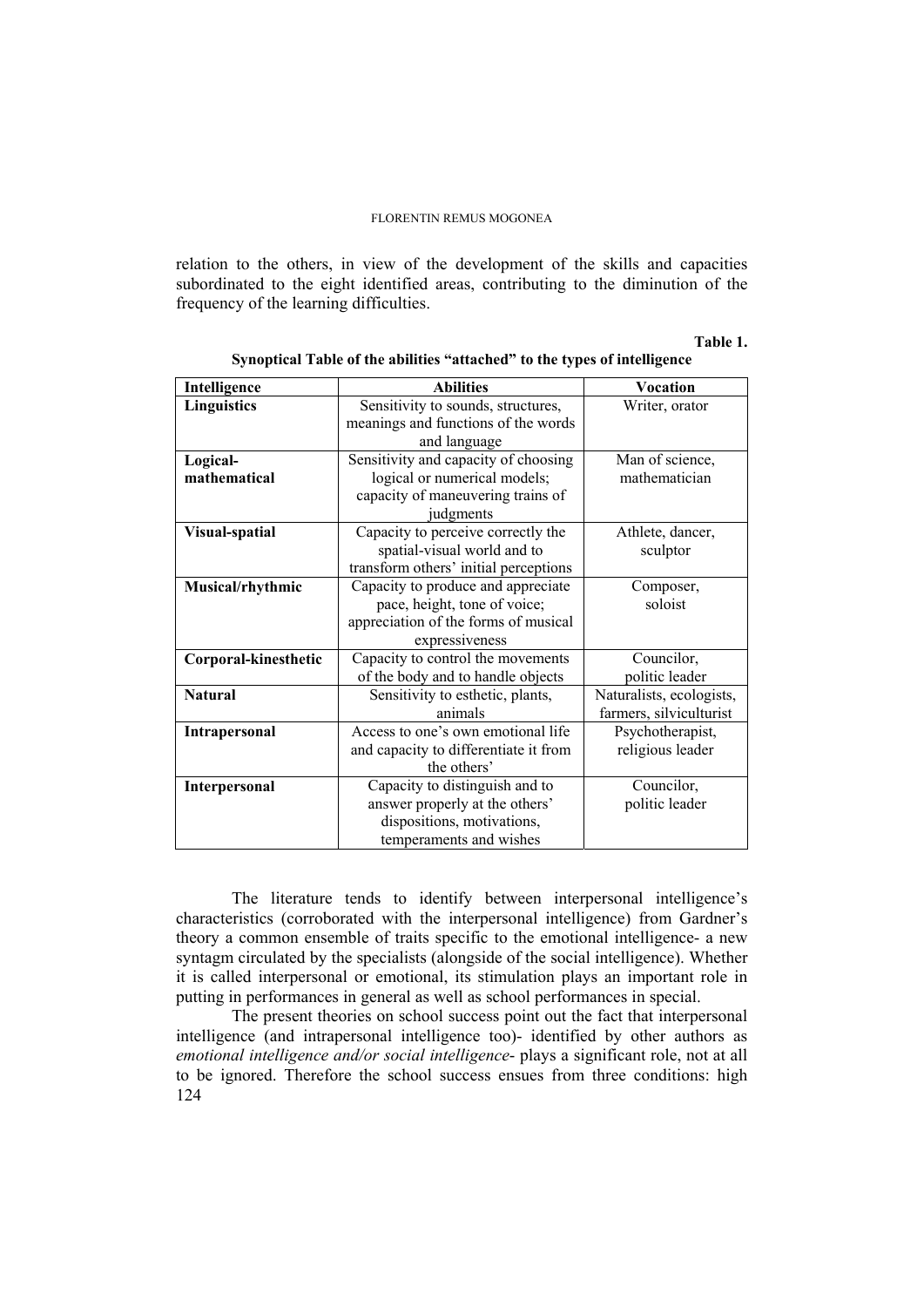intelligence quotient (IQ), emotional intelligence (EQ) and social intelligence (SQ). We consider that these three types lie at the bedrock of the development and good functioning of the other intelligences in Gardner's theory, ensuring successes in different domains of the science and art. Alone, a high intelligence quotient (IQ) cannot guarantee success, being just one of the compulsory conditions, but not unique. Thus, it is explained why children who get a high IQ at the intelligence tests (or the gifted ones, the geniuses), often encounter learning difficulties.

# **The development of the emotional intelligence- essential condition for removing learning difficulties**

The term "emotional intelligence" was used for the first time, seemingly, in an article in 1990 by the psychologists Peter Salovey and John Mayer. Although the studies on emotional intelligence are relatively recent, intuitively, its importance has always been recognized. Regarding the emotional intelligence, we are in the same area of theoretical-practical approaches on intelligence, starting with Binet's theory (1905) on the quotient of intelligence, Spearman's theory (1927) regarding the "G" factor of the intelligence, Thurston's theory (1938) regarding the multiple factors of intelligence, continuing with Gardner's theory of multiple intelligences (1938) or Stenberg's- the triarchic theory of intelligences and finishing with Salovey's and Mayer's theory on the cognitive intelligence and emotional intelligence.

Since 1990 up to the present, the studies and the research on emotional intelligence have diversified, at present people are talking even about forming an "emotional pedagogy" (D. Chabot and M. Chabot, 2006).

In 1995, the American psychologist Daniel Goleman published a volume (Emotional Intelligence: Why it can matter more than IQ) in which he rendered topical the notion and succeeded in defining it too. Considered by the author the key of professional success, the emotional intelligence is considered by the author to be a mixture of self-control, empathy, motivation, original thinking, tact and diplomacy. Making use of these characteristics, a person, even with a low or medium IQ, can get noticed, succeeding in achieving remarkable success. A good composure, a perfect self-control, a good control of both positive and negative emotions, in other words a management of the stress and powerful emotional states are indicators for a high quotient of emotional intelligence (EQ).

His other studies (1998, 1999, 2001), but also the studies of C. Dreyfus and M. Mangino (2001) underline that different human competences and abilities such as self-control, self-discipline, perseverance and empathy are qualities that success and good results depend on, and that pupils must acquire, through an education received in this sense. These qualities depend indispensably on the functioning of the individual's emotions (called "emotional competences") and coordinate and imply drafts and thinking strategies.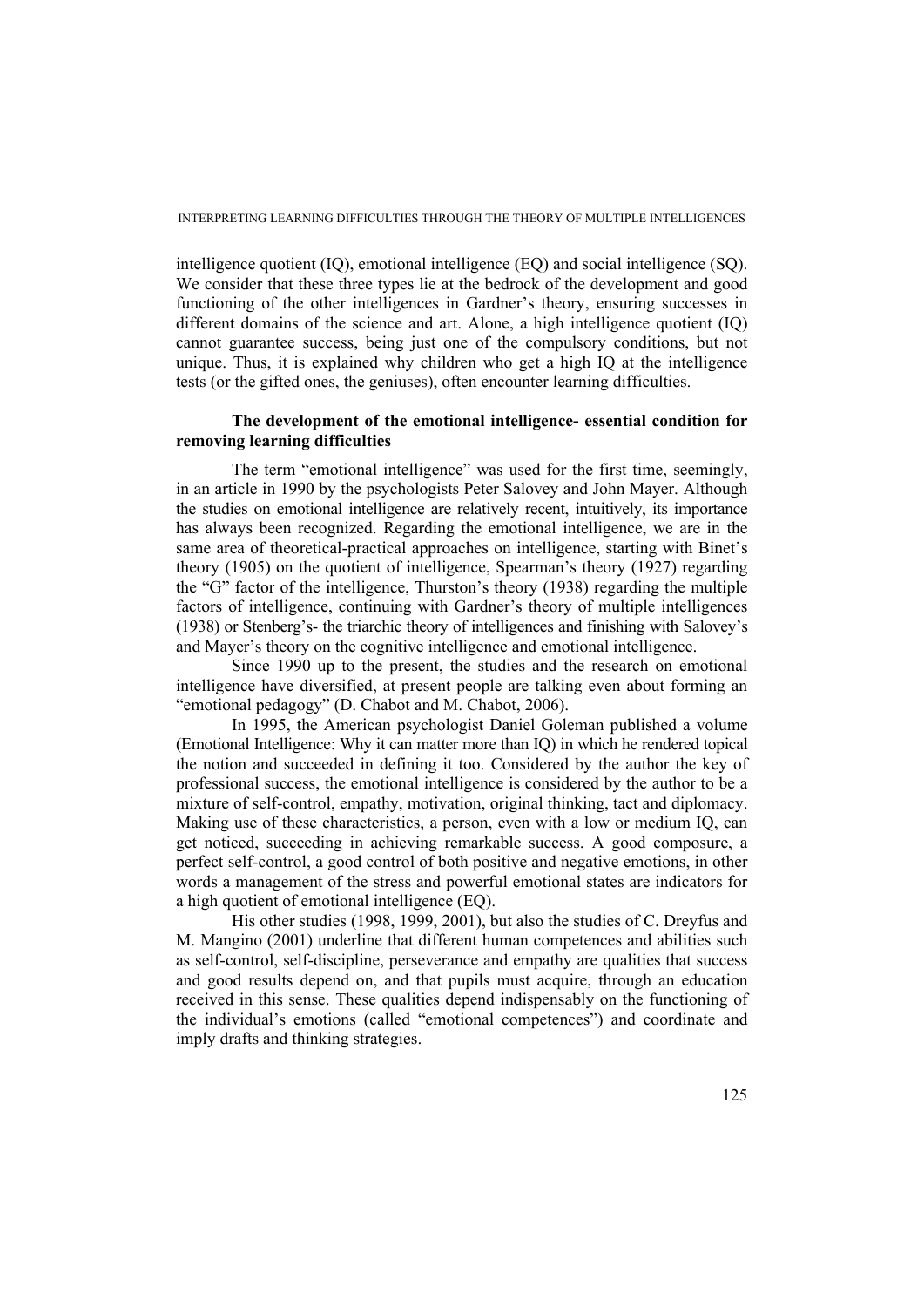With regard to motivational support in learning, it is known that the pupil learns the better if he applies immediately what he has learnt. The emotional education helps him enrich the motivational sphere during practice. At school, the bunch of emotional experiences is nuanced both within the learning activity and the breaks between the activities. The matters discussed, analyzed in the classroom and outside the classroom are based on interpersonal relations. Together, the pupils must learn to listen, to talk, to keep their temper, to discipline themselves, to control themselves, to respect the others' opinion without becoming furious or getting irritated if the opinions are contradictory, to get involved actively and not to become passive. Emotional intelligence also refers to the art of cooperating/ collaborating, solving conflicts and negotiating solutions, even making compromises accepted by both parts. Obviously, these aspects are related to a social intelligence or, according to Gardner's classification (1996) to an interpersonal intelligence. But emotional intelligence refers to also one's own person, so it has a connection with intrapersonal intelligence too.

Thus, the emotional intelligence represents the ability to control one's personal emotions and the others', to differentiate them and to use them in order to draw up viable strategies for the situations in which a certain person is.

School learning implies that the cognitive obstacles and the cognitive conflict must be overcome permanently. The learning difficulties emerge due to the pupils' helplessness of solving the cognitive conflicts and of overcoming them. In the classroom, relations are established, there is a vertical and/or horizontal communication (verbal, non-verbal, para-verbal, empathic) as well as an emotional intercourse. The wide range of feelings is diversified, nuanced and the pupils can oscillate emotionally, from joy to disappointment and vice versa. Between pupils there are relations of closeness, sympathy, cooperation, but also strained relations, stressful relations, relations of antipathy, competition and envy.

The learning difficulties can be sustained, caused and amplified also by a bad management of the emotional states. Some children abandon themselves to indifference, self-pity, lack of confidence in own strength; they manifest a weak or absent tolerance for frustration. They often complain about their helplessness or they bottle up their feelings, refusing to communicate with the others (usually teachers and parents) anymore (sometimes totally). Others, on the contrary, they can manifest an attitude of self-sufficiency, false superiority over the others, lack of realism and objectiveness regarding the situation in which they are. Both categories can be confronted with different learning problems.

Moreover, we point out the role of the family in this context. The emotional intelligence can be learned, formed, educated. An overprotective behavior of the parents or, on the contrary, a "laissez-faire" behavior is harmful to the pupil's behavior. In these situations, usually the protected pupils have a tendency to seek refuge in the calm, tranquil ambiance of the family, avoiding the obstacles of the school learning (often developing aversion to it), while those who are not supervised, often, they have violent, aggressive outbursts, tendencies to overestimate themselves, superiority attitudes, ignoring the teachers' exigencies and demands or the school discipline.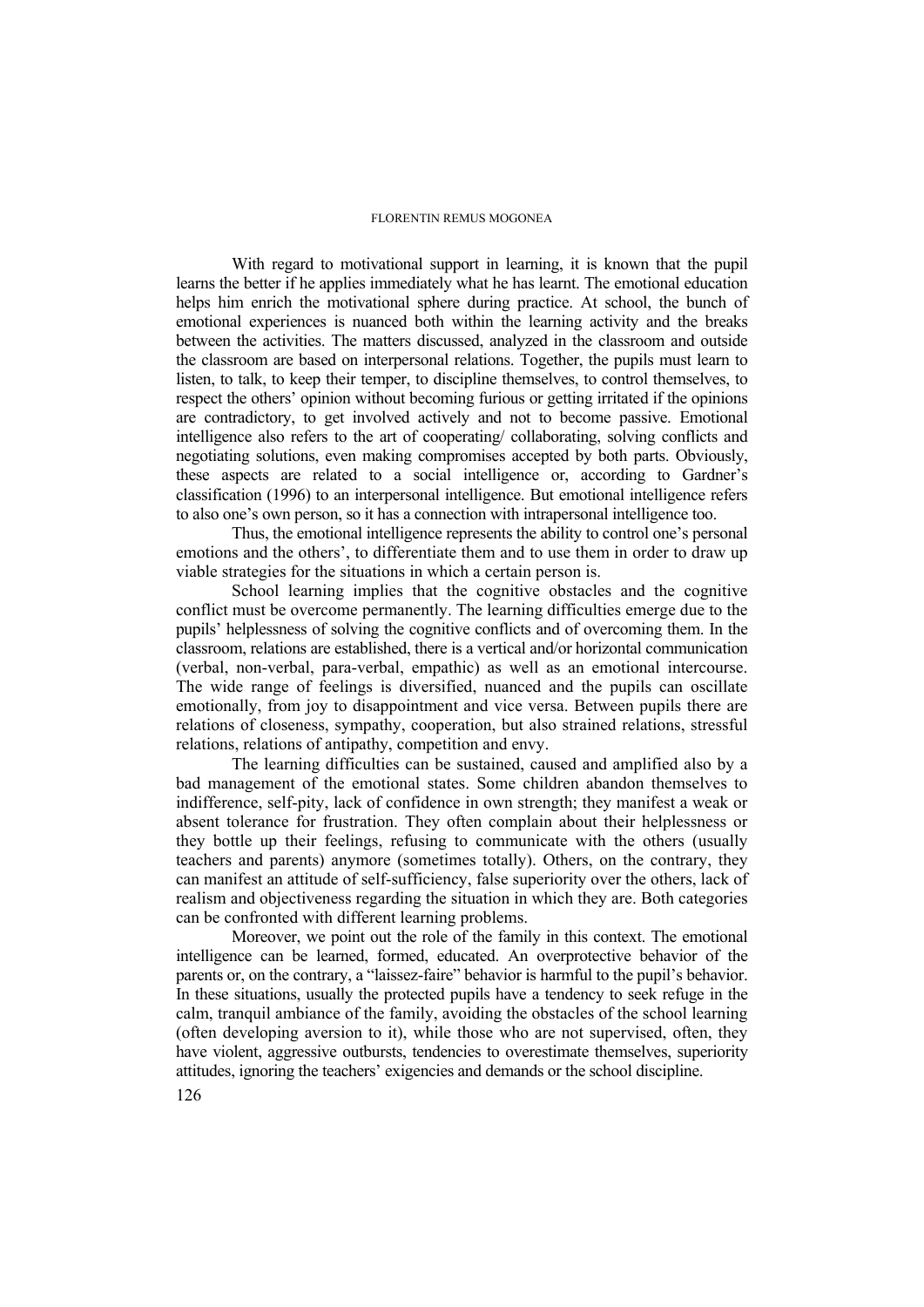This kind of situations can be generated/ stimulated also by monoparental families or families going through divorce, or reunited through a new marriage, by children who have lost both their parents etc. In these situations the emotional intelligence cannot be educated any longer, monitored from the outside by a person (family), but, it is under the control of priorities, expectancies, interests of every pupil. Self-education, self-constraint, self-control, self-assessment of one's own feelings, reactions, attitudes, they all represent possibilities of stimulation of the emotional intelligence.

### **Results of a research of improvement method**

Starting from the idea that frequent expression of learning difficulties of some students for a certain subject can be diminished if one or other type of intelligence identified by Gardener is being stimulated in order to develop it to a great extent.

We have made an improvement research which focused mostly on:

• identifying some types of difficulties among students of a certain subject (Romanian language);

• listing symptomatic and etiological issues;

• the achievement of an improvement research to reduce the frequency of manifestation in relation to the causes and manifestations.

Taking into account that the study is performed in Romanian the experimental approach focused on stimulating the development of linguistic intelligence. Linguistic intelligence stands out at individuals who think mainly in words and master the language easily in order to express and understand complex relations. They are very sensible to the meaning and word order, sonority and rhythm of language. Children with a predominantly linguistic intelligence learn mother tongue and foreign languages quickly, use metaphors and later they make their career choice according to their language abilities. In this research we synthetically identify the following important factors.

**a) The fundamental goal** of this intervention aimed at identifying ways of improving the recovery of school educational practice in order to minimize the effects on learning difficulties and school performance results primarily from the discipline under discussion, and, as a as an extension of this effect, by contagion, in all disciplines of the curriculum, either completed mandatory or optional by the students in the IXth grade. To achieve this goal, several objectives were established. We have outlined them as points to be reached during the late conduct research and.

**b) Fundamental hypothesis of the research and the main lines of action** were based on the reality that students' learning difficulties affect students' capacities(in Romanian, but also the other school activities and even the social ones).

**Then the basic theory, relies on the following assumption: the promotion of active and interactive learning in a constructivist framework (cognitiveconstructivist and socio-constructivist) leads to a significant reduction in a frequent manifestation of learning difficulties.**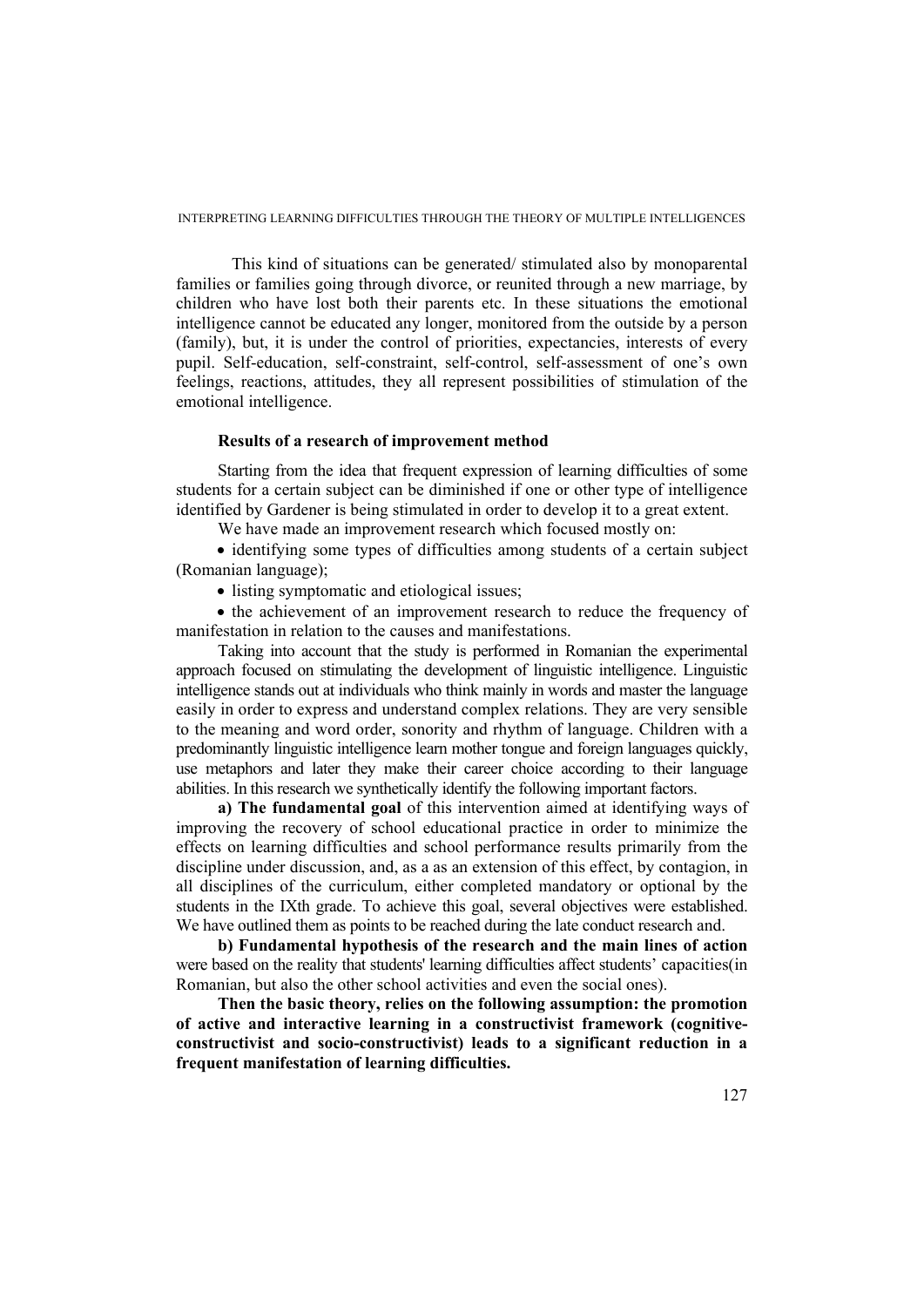This general assumption was based on the approach of three courses of action and intervention(experimental classes are targeted)

• the use, in school practice of constructivist models of education to determine and generate students' perception, personal involvement in school activities and increased efficiency.

• founding the act of teaching on inciting students to work cooperatively during Romanian Language and Literature classes

• the development and application of techniques, methods, strategies based on differentiated instruction, personalized and individualized for students in formal educational activities of Romanian language and literature.

**c) The variables** used in the research were: independent variables (Iv) which have the status of "cause or decisive condition, dependent variables (Dv) which expresses the "effect" of the first ones (Radu, 1993) and explanatory variables. We symbolize the relationship between dependent and independent variables as it follows:  $Dv = F$  (Iv). Dv changes whenever Vi varies. From the general assumption we conclude that the independent variable in our experiment is the following:

 $Vig$  = the promotion of active and interactive learning in a constructivist environment. If we take into account and the proposed courses of action and intervention (DAI) by which Vig are reflected in educational activities undertaken in the experimental classes, we get:

 $d.a.i.1 = Use$  in school practice of constructivist models of instruction:

 $d.a.i. 2 = Stimulation of (inter) active-cooperative and collaborative learning;$ 

d.a.i.3. = Design and application of techniques, methods, strategies based on differentiated instruction, personalized and individualized,

The relationship between variables and lines of action is highlighted in Figure 1:



**Fig.1.** Determination of logical variables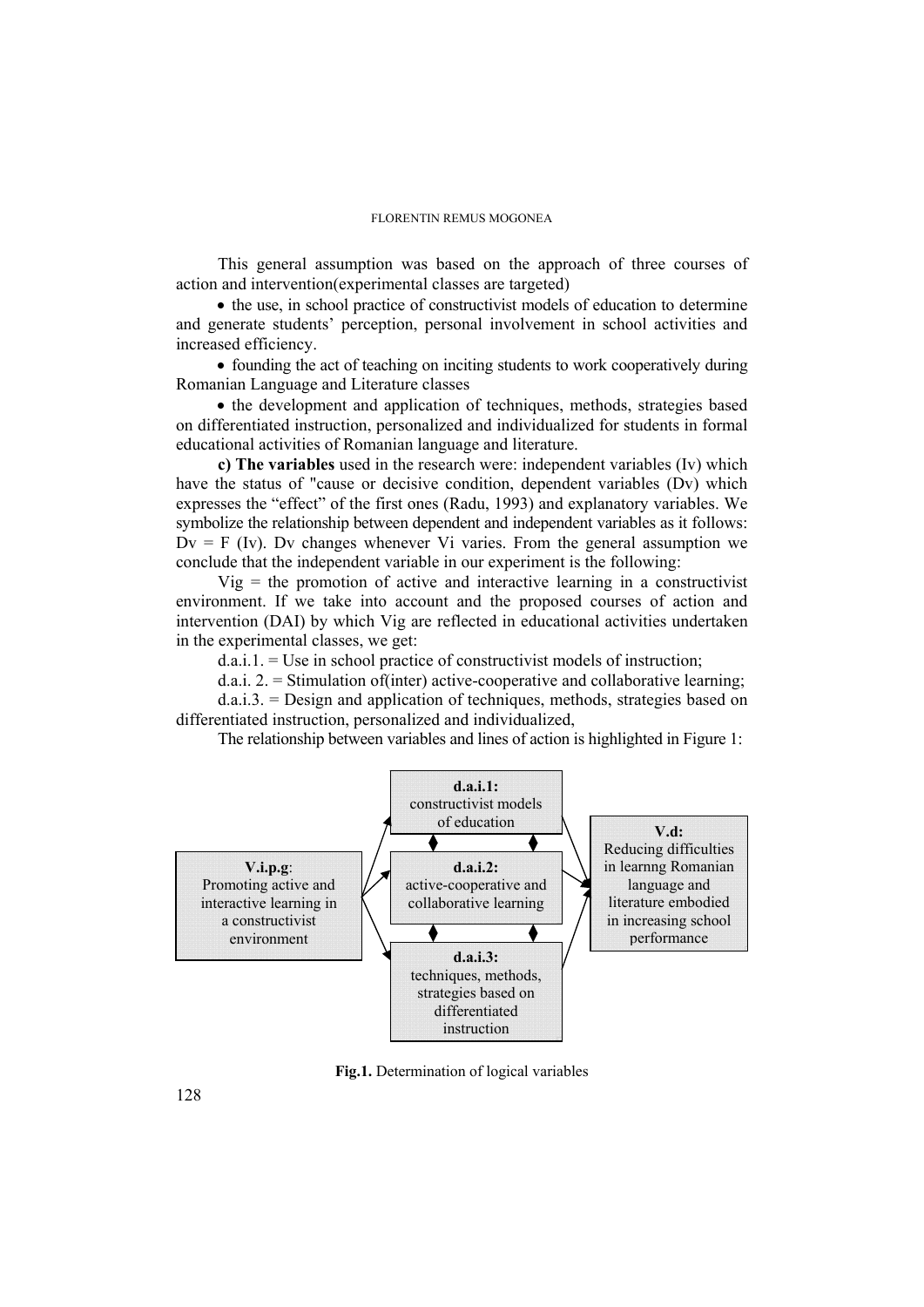d). The research was conducted over **several stages**, each with specific objective as:



**Fig. 2.** – Sequence of steps establishing relations between them

- Et. PC. = preconstatative round
- Et.  $v =$  certifying phase
- Et  $exp = experimental stage$
- Et. pt. post-test phase
- Et.  $rt. = Stage of re-test$
- ES.  $m =$  control sample
- Es  $exp = experimental$  sample
- Ree = experimental results classes
- Rec = results class control
- V.i. = independent variables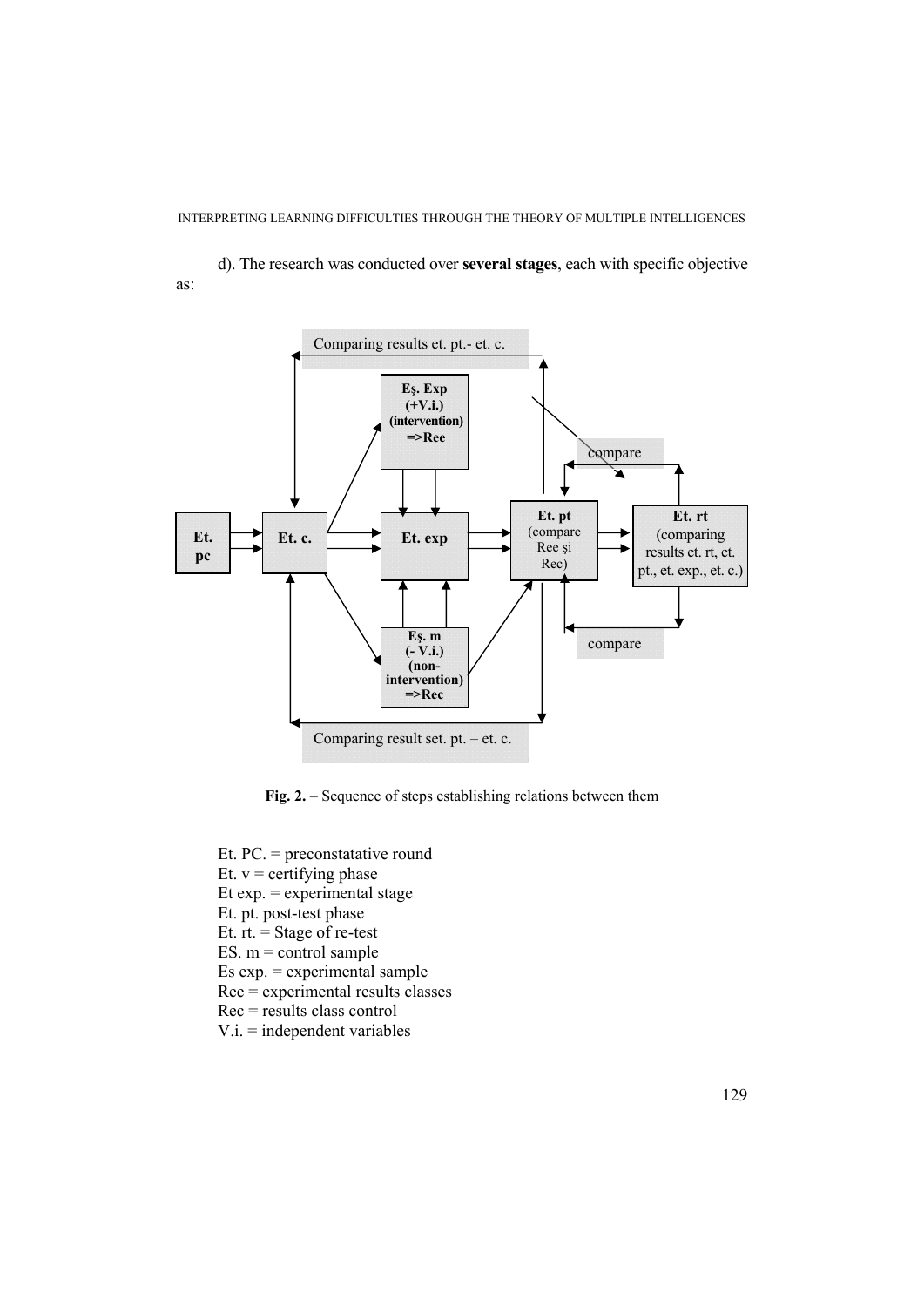e) Offering to help us **reduce the difficulties** of learning Romanian language and literature, **by stimulating the development of students' linguistic intelligence,** we schematize the conducting research, based on multiple intelligences theory of Howard Gardner, as in Figure 3:



**Fig. 3.** Theoretical basis of experimental researchthe theory of multiple intelligences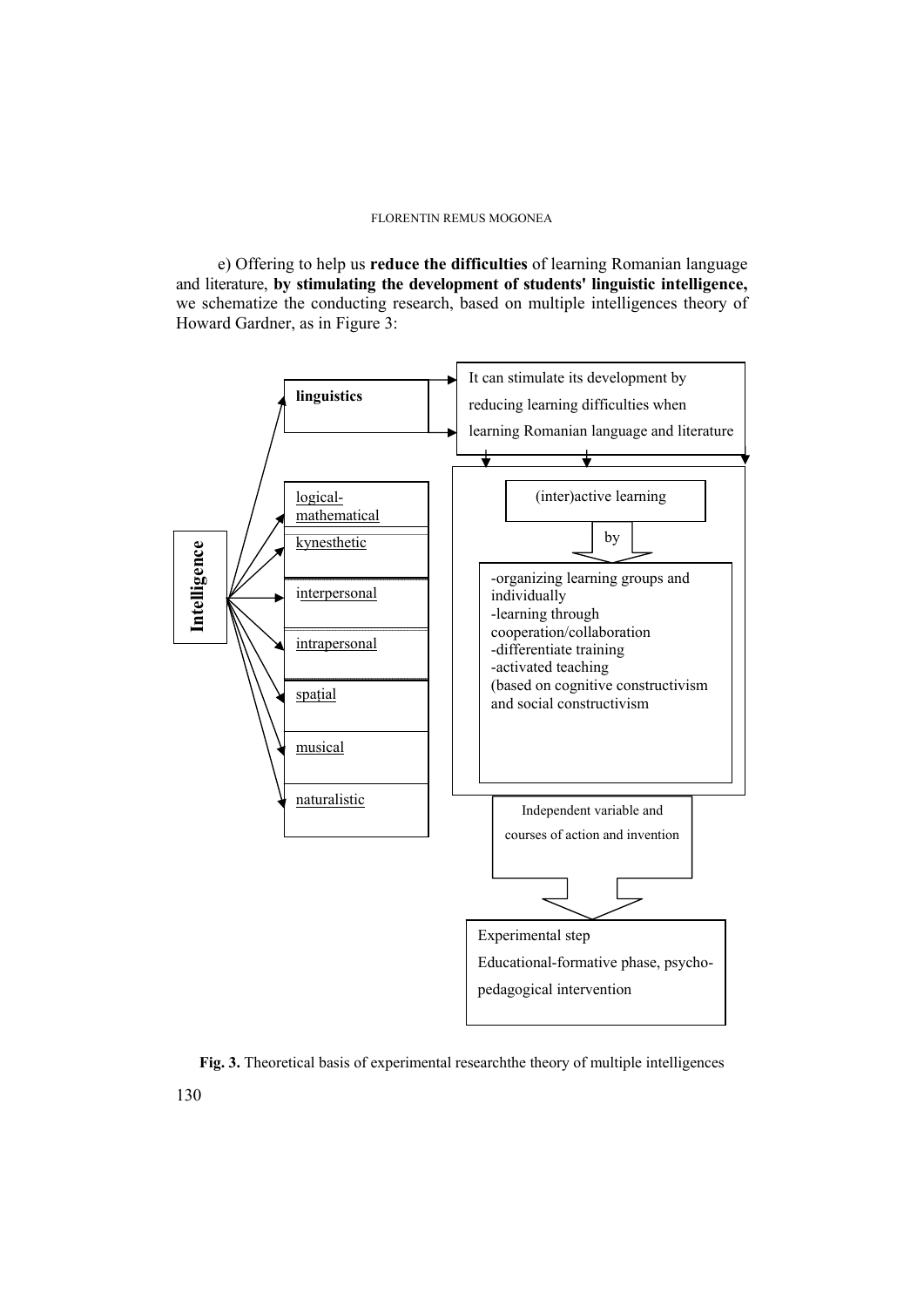It has to be specified that the independent variable is considered in light of constructivism, namely cognitive constructivism and social constructivism.

**f) The sample of subjects** was composed of both students and teachers of Romanian language and literature

### **Table 2.**

**Distribution of sample of students and teachers on stages of research** 

| Certifving step |          | <b>Experimental stage The re-test and post-test</b> |          |                     |          |  |
|-----------------|----------|-----------------------------------------------------|----------|---------------------|----------|--|
| Initial sample  |          | Sample                                              |          | Experimental sample |          |  |
| <b>Students</b> | Teachers | <b>Students</b>                                     | Teachers | Students            | Teachers |  |
| 100             |          | 549                                                 |          |                     |          |  |

**g) Research Methodology** resting on a different methodological instruments present in all stages of research (certifying, experimental, posttest, re-test).We present it in table 3., Inventory methods used in all stages of research:

#### **Table 3.**

**The set of methods of research, the stages** 

|                                                      | <b>Steps of research</b> |          |                          |                          |
|------------------------------------------------------|--------------------------|----------|--------------------------|--------------------------|
|                                                      | Found                    | Experim. | <b>Posttest</b>          | <b>Retest</b>            |
| Method                                               |                          |          |                          |                          |
| Autoobservatia                                       | X                        | X        | X                        | X                        |
| Sistematic observation                               | X                        | X        | X                        | X                        |
| The survey-based questionnaire(for teachers and      | X                        | X        | X                        |                          |
| students)                                            |                          |          |                          |                          |
| Analysis of the curricular documents                 | X                        | X        | X                        | X                        |
| Test                                                 | X                        | X        | X                        | X                        |
| Interview                                            |                          | X        | X                        | $\overline{\phantom{0}}$ |
| Experiment                                           |                          | X        |                          | -                        |
| Case study                                           |                          | X        | X                        | -                        |
| Interpretation                                       | X                        | X        | X                        | X                        |
| Work product analysis                                | X                        | X        | X                        | X                        |
| Sociometric test                                     |                          | X        | $\overline{\phantom{0}}$ | X                        |
| Pedagogical sheet                                    | $\overline{\phantom{0}}$ | X        | X                        | $\overline{\phantom{a}}$ |
| Statistic methods for collection, interpretation and |                          | X        | X                        | X                        |
| correlation data                                     |                          |          |                          |                          |

h) **Training activities program for teachers who supported teaching activities in the experimental class** included a set of processing activities based on the following topics: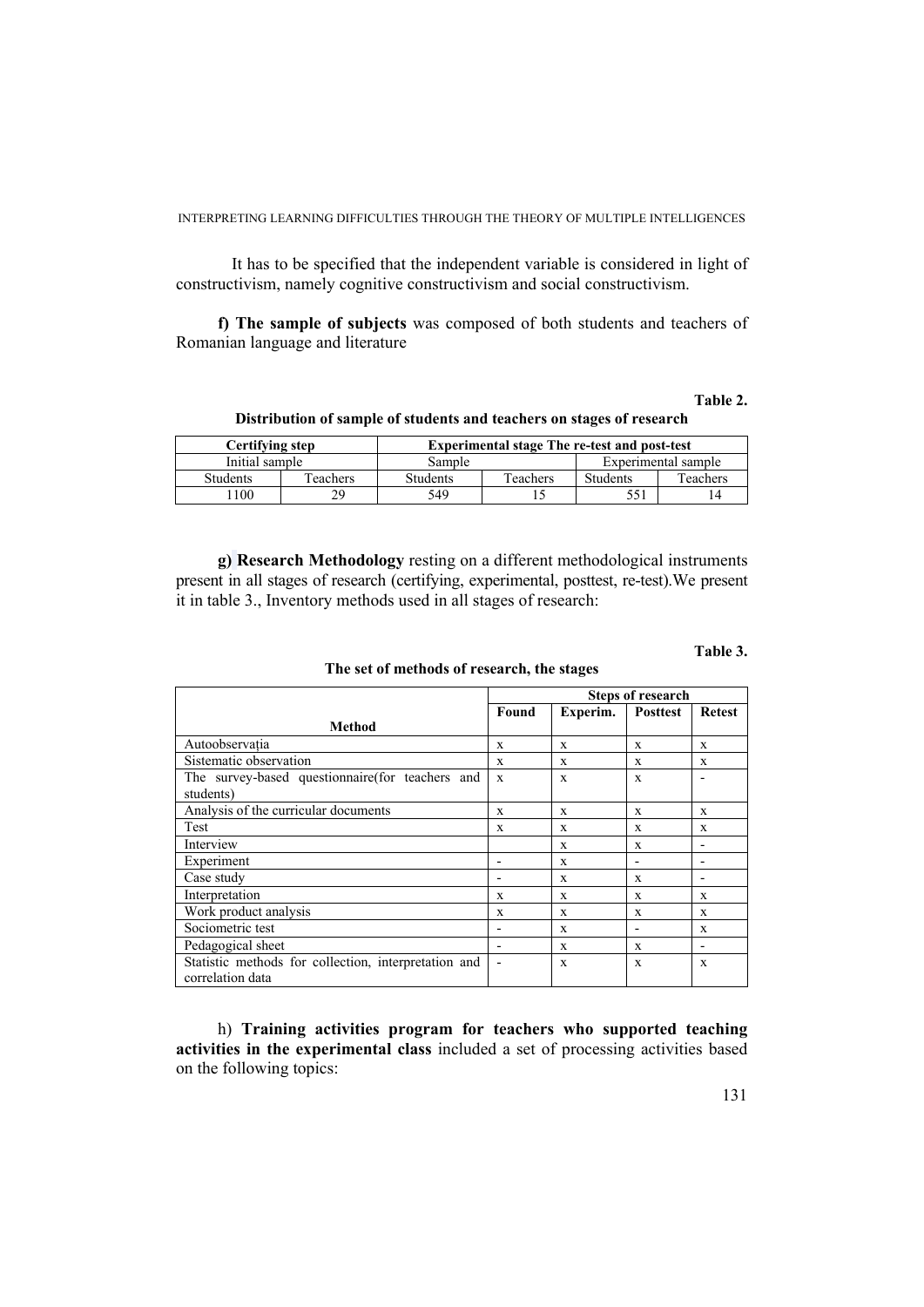# **Table 4.**

## **Inventory of continuous training activities / training of teachers of experimental classes, conducted in the experimental stage**

| Nr.            | Week             | <b>Title /Subject -activity</b>                                       |  |  |
|----------------|------------------|-----------------------------------------------------------------------|--|--|
| crt.           |                  |                                                                       |  |  |
|                | 1 oct            | "A modern teaching. Highlights of current training"                   |  |  |
| $\mathcal{D}$  | $9$ oct.         | "Active and interactive learning"                                     |  |  |
| $\mathcal{R}$  | 16 oct.          | "Cooperative learning and collaboration"                              |  |  |
| $\overline{4}$ | $23$ oct.        | "Differntiated and customized instruction"                            |  |  |
| -5             | 30 oct.          | "Theoretical and practical constructivist models while training"(I)   |  |  |
| 6              | 6 nov            | "Theoretical and practical constructivist models while training (II)" |  |  |
|                | $13 \text{ nov}$ | "Teacher's role and the classroom management"                         |  |  |
| 8              | $20$ nov         | "The theory of multiple intelligences. Consequences applied"          |  |  |
| $\mathbf{Q}$   | $27$ nov         | "Learning difficulties. Prevention and improvement."                  |  |  |
| 10             | 4 dec            | "Conditions of an effective learning"                                 |  |  |

**i) The results of formative assessment tests** are presented in Table 5:

# **Table 5.**

## **Average marks of the two groups during formative assessment tests in the experimental stage**

| <b>Tests</b><br>Grup | Test 1 | Test 2 | Test 3 | Test 4 |
|----------------------|--------|--------|--------|--------|
| <b>Control Test</b>  | 6.64   | 6.89   |        | 6.78   |
| <b>Experimental</b>  | 6.56   | ና 98   |        | 7.30   |

Comparing these results with those obtained by the same groups in ascertaining phase, we obtain the following results, listed in Table 6.:

### **Table 6.**

## **Presentation of comparative media and experimental /certifying stage**

| <b>Phase</b>          | Aecertainty<br><b>Phase</b> | <b>Experimental Phase</b><br>(et. ex.) |                   |            |            |
|-----------------------|-----------------------------|----------------------------------------|-------------------|------------|------------|
| Grup                  | (et.c.)                     |                                        |                   |            |            |
| Control Test (gr. c.) | $MT_{0c}$                   | $MT_{1c}$                              | $MT_{2c}$         | $MT_{3c}$  | $MT_{4c}$  |
|                       | 6,84                        | 6.64                                   | 6.89              | 6.72       | 6.78       |
| Experimental (gr.     | $MT_{0ex}$                  | $MT_{1ex}$                             | MT <sub>2ex</sub> | $MT_{3ex}$ | $MT_{4ex}$ |
| ex.                   | 6,72                        | 6.56                                   | 6.98              | 7.15       | 7,30       |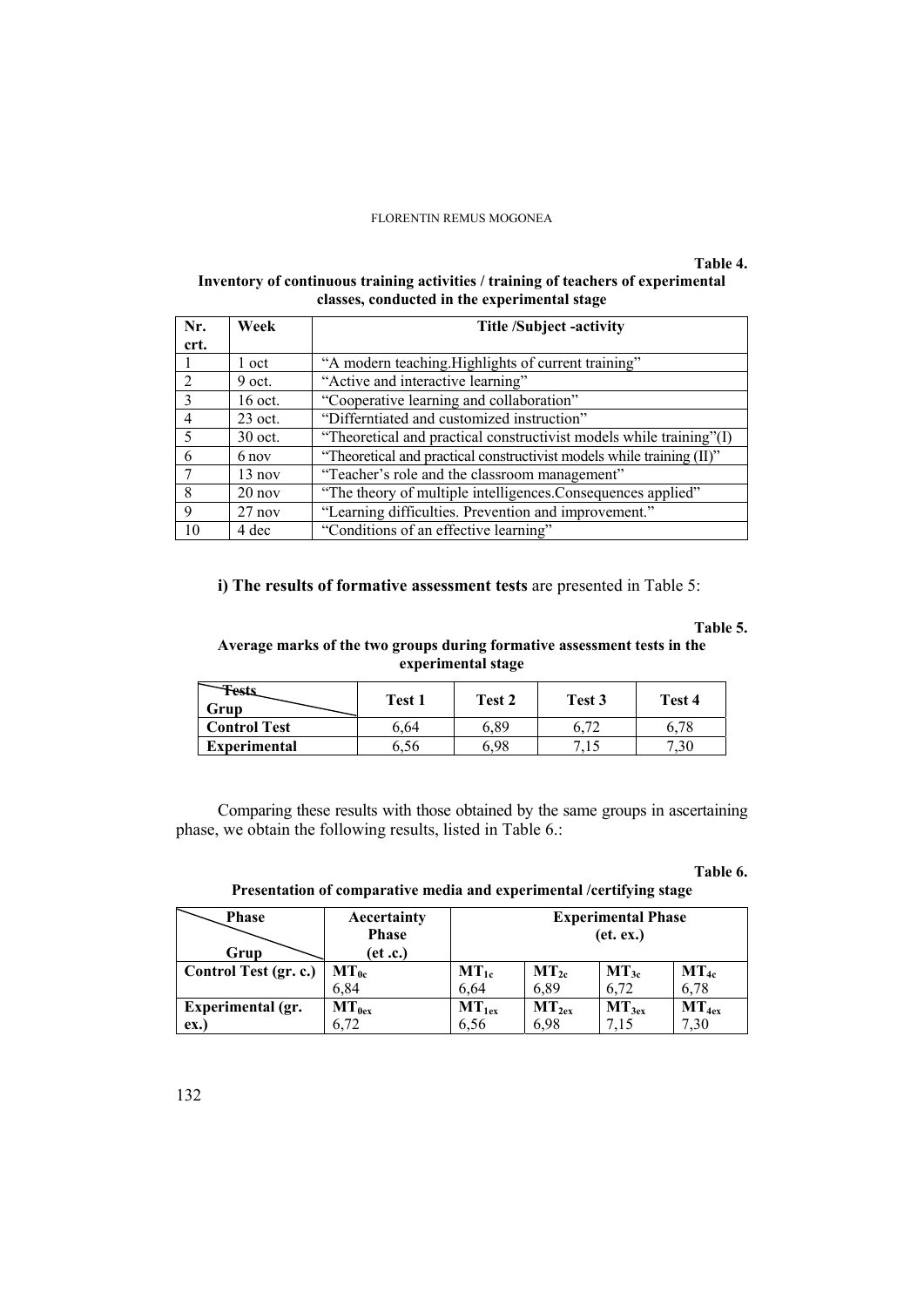Gr. c. – Control group;

Gr. ex. – Experimental group;

Et. c. – Ascertainty phase;

Et. ex. – Experimental phase;

MT0c - control group arithmetic mean(eş.c.) certifying stage (et. c.);

MT0ex - average experimental group (es. ex.) Certifying stage (et. c.);

MT1c, MT2c, MT3c, MT4c - control group arithmetic mean(es. v) evaluation tests (four) format in the experimental stage (et. ex.)

MT1ex, MT2ex, MT3ex, MT4ex - average rating tests for experimental group (four) format in the experimental stage (et. ex.).

We note that for the control group, the recorded values in the experimental stage oscillate around the one obtained in the certifying stage, but on a regressive line all results obtained in the experimental stage along the four formative assessment tests are not as good as those obtained during the certifying stage (Figure 4)



**Fig. 4.** - Development of control group and experimental and certifying stage

However, for the experimental group, we see an upward trajectory (less than average obtained at the first evaluation test, which is lower than the average for the same sample obtained in the certifying step). The reason we believe that the results of the first test of formative assessment was less (than the performance of a pretest) is the immediate and effective neadaptării students to new types of requirements, the new style of teaching, learning. Subsequent evolution, however, shows that students were able to meet the new school demands and get better results than those acquired in the initial moments (chart. 5.).

Comparing the development (the experimental group and the control) in the experimental stage, we note that, while the control group recorded average cusp, near the value of certifying stage, the experimental group constantly increases until around of 7.30, recorded in the last test of formative assessment.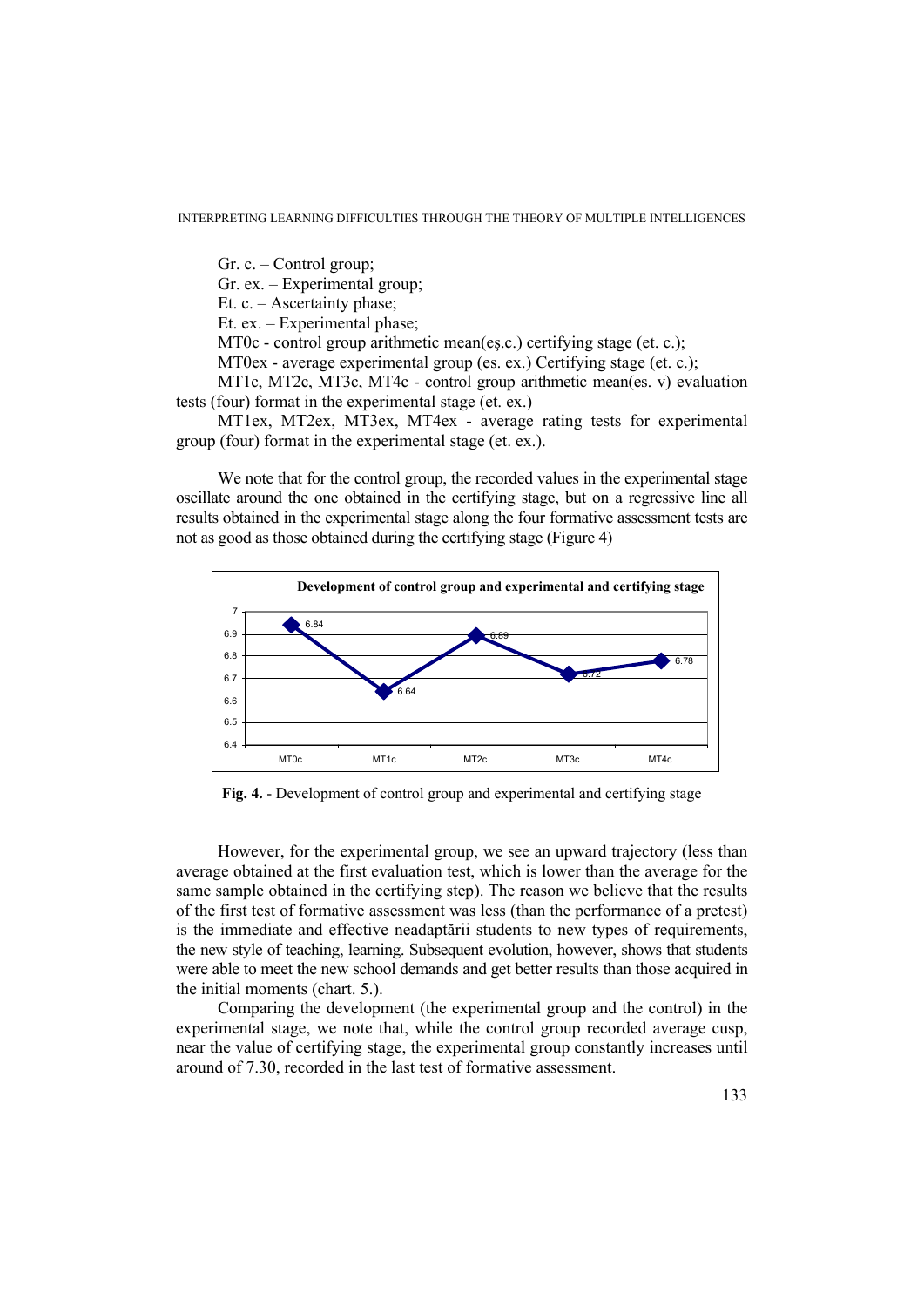

**Fig. 5.** Evolution of the experimental group in the experimental and certifying stages

j) **The results** obtained during **re-test** and **post-test** stage for experimental classes in comparison with the control, provide the true value of the fundamental assumption: promoting active and interactive learning on constructivist background can lead to overcoming the difficulties of learning encountered by students and influences significantly the school performance. This is confirmed by the results of test z, for each of the three dimensions followed by us while teaching Romanian language and literature: reading, writing and oral expression

## **Conclusions**

Therefore we conclude that that the implementation of the constructivist educational practices based on differentiated instruction, cooperation, collaboration and active/interactive learning are the prerequisites necessary to achieve superior results, configuring bases for qualitative education.

We estimate that stimulating linguistic intelligence by promoting active and interactive learning is an opportunity to reduce the frequency of manifestation of learning difficulties. At the same time, however, linguistic intelligence is bound by the other types of intelligence described by Gardner, namely emotional intelligence subsequently defined by Goleman.

A pupil with educational achievement is implicitly a student with a medium or high emotional intelligence. Emotional intelligence interferes with other psychosocial structures: motivation, metacognition, affectivity, attitudes, will, temperament, etc. May be adversely affected by nervous or emotional disorders. They may be periodic or permanent: bulimia, nervous anorexia, complex disorders and panic attacks, stress, insomnia, chronic fatigue, anxiety, depression, elective introversion .

Thus learning and success depend on the level of emotional intelligence development. This is related to the extent to which the student fails to adequately monitor feelings, his emotions against themselves, others or a particular situation involving.